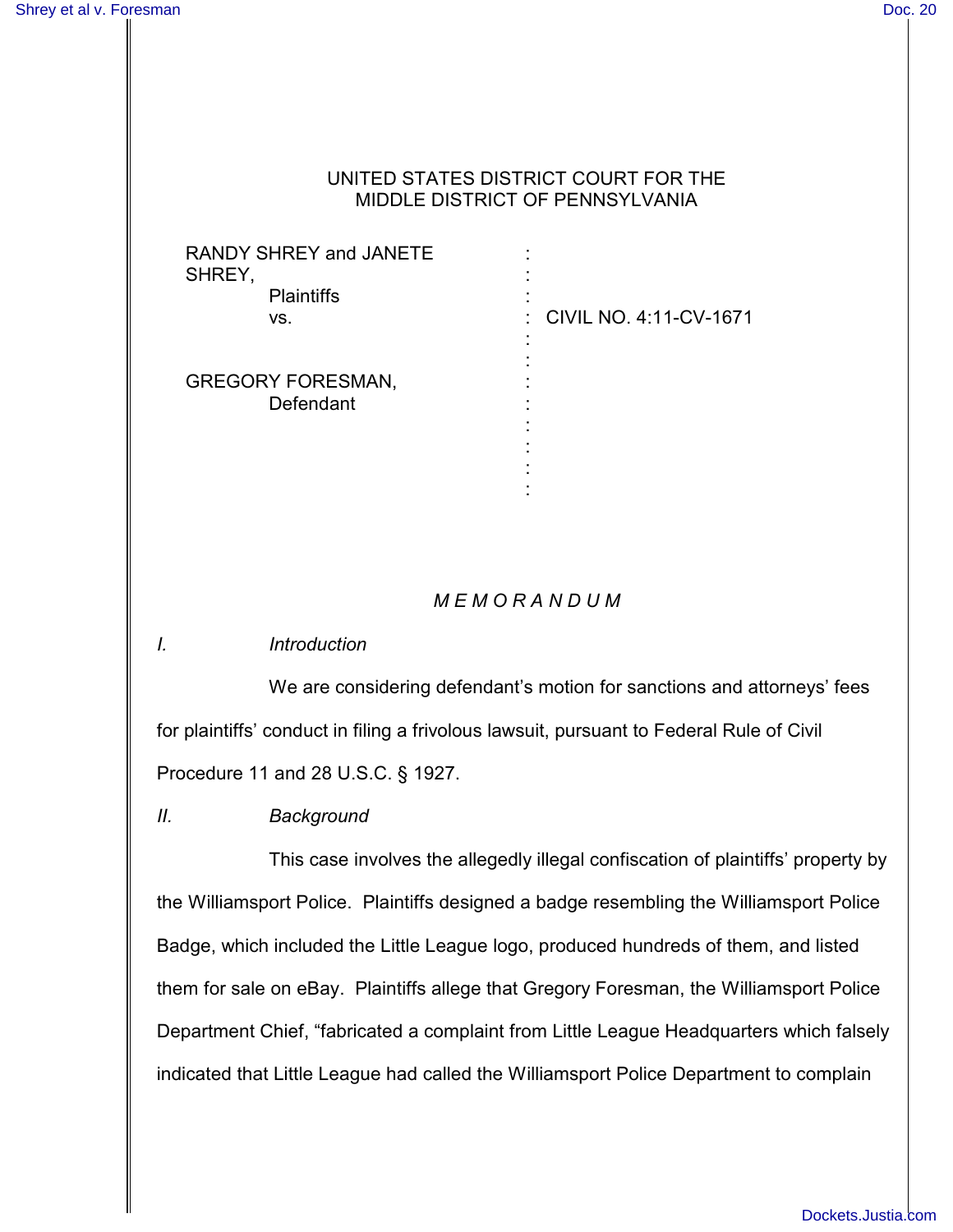that a . . . Pin was utilizing the Little League logo without Little League's permission." (Doc. 1, ¶ 28). On July 14, 2008, Captain Raymond Kontz, III of the Williamsport Police Department went to plaintiffs' home, told them that selling the pins was illegal, and confiscated 655 pins.

Plaintiffs brought a claim against Kontz in a related case, *Shrey v. Kontz*, No. 4:10-CV-1420. In that case, plaintiffs filed a motion for leave to file an amended complaint adding Foresman as a defendant. On September 1, 2011, we denied plaintiffs' motion, finding that plaintiffs failed to diligently pursue their claim and that such an amendment would delay the Kontz trial. On September 2, 2011, plaintiffs filed the present action. In a letter dated September 7, 2011, defendant indicated to plaintiffs that the suit was filed after the expiration of the statute of limitations and if it was not withdrawn, a motion for sanctions would be filed. Defendant filed a motion to dismiss on September 21, 2011 on the basis that the statute of limitations barred the action. Plaintiffs argued that the statute was tolled by fraudulent concealment. We granted the motion to dismiss on November 15, 2011. Subsequently, we granted plaintiffs' motion for reconsideration of that order.

On November 28, 2011, defendant filed a motion for sanctions and attorneys' fees contending that plaintiffs' complaint was frivolous and in willful disregard of the two-year statute of limitations.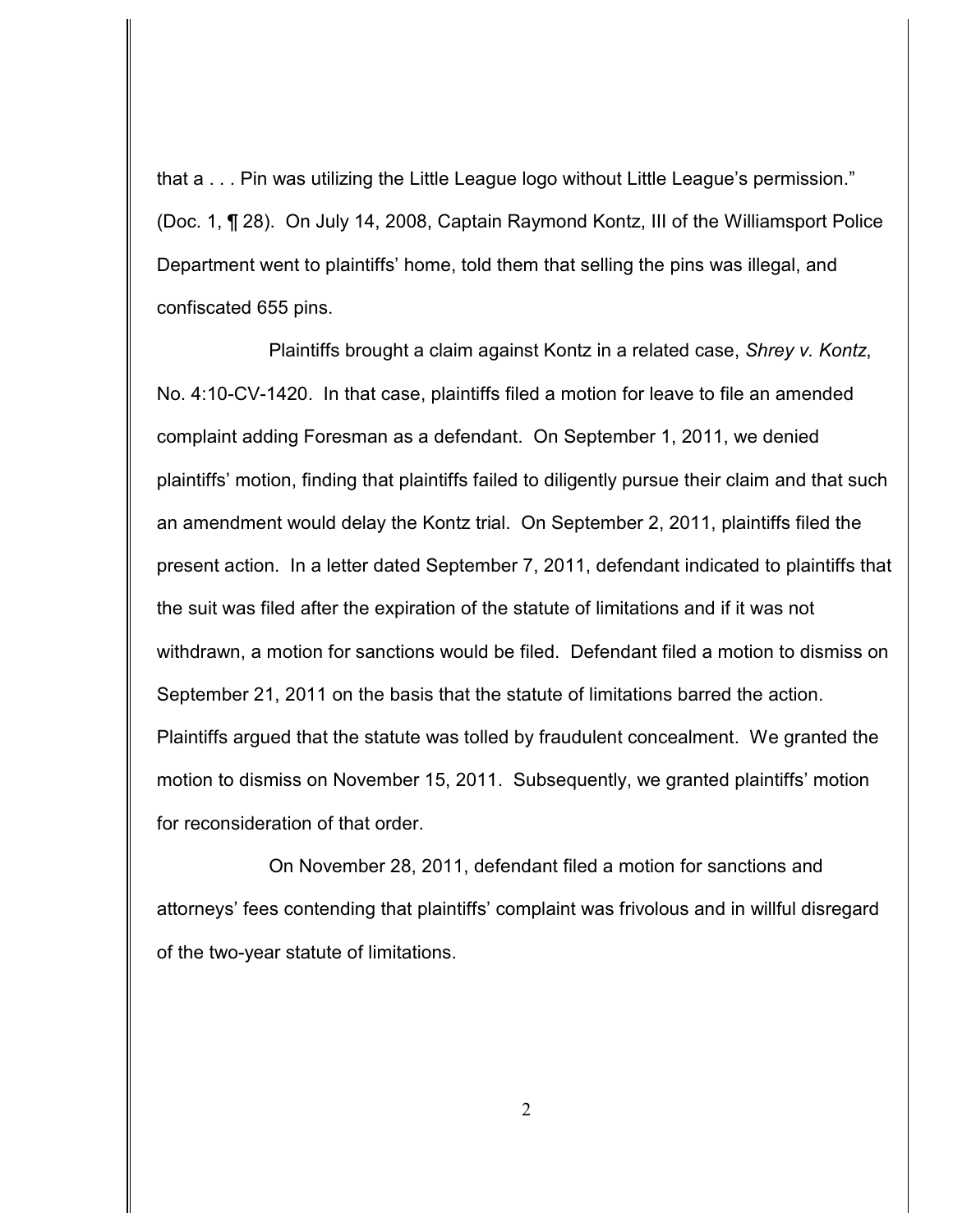#### *III. Discussion*

*A. Rule 11*

Defendant asserts that plaintiffs filed the instant suit in violation of Rule 11.<sup>1</sup>

A motion for sanctions must be "made separately from any other motion." FED. R. CIV. P.

11(c)(2). In addition, a motion filed under Rule  $11(c)(2)$  must allow for a twenty-one day

safe harbor period wherein the other party has the opportunity to correct the defect.

Defendant followed these procedures and then filed the pending motion for sanctions

and attorneys' fees.

We must examine whether plaintiffs violated Rule 11 by filing their

complaint. The rule "provides that an attorney who fails to either 1) read the pleading; 2)

make a reasonable inquiry into the factual and legal legitimacy of the pleading; or 3) file

 ${}^{1}$ Rule 11(b) provides:

<sup>(</sup>b) Representations to the Court. By presenting to the court a pleading, written motion, or other paper--whether by signing, filing, submitting, or later advocating it--an attorney or unrepresented party certifies that to the best of the person's knowledge, information, and belief, formed after an inquiry reasonable under the circumstances:

 <sup>(1)</sup> it is not being presented for any improper purpose, such as to harass, cause unnecessary delay, or needlessly increase the cost of litigation;

 <sup>(2)</sup> the claims, defenses, and other legal contentions are warranted by existing law or by a nonfrivolous argument for extending, modifying, or reversing existing law or for establishing new law;

 <sup>(3)</sup> the factual contentions have evidentiary support or, if specifically so identified, will likely have evidentiary support after a reasonable opportunity for further investigation or discovery; and

 <sup>(4)</sup> the denials of factual contentions are warranted on the evidence or, if specifically so identified, are reasonably based on belief or a lack of information.

FED. R. CIV. P. 11(b).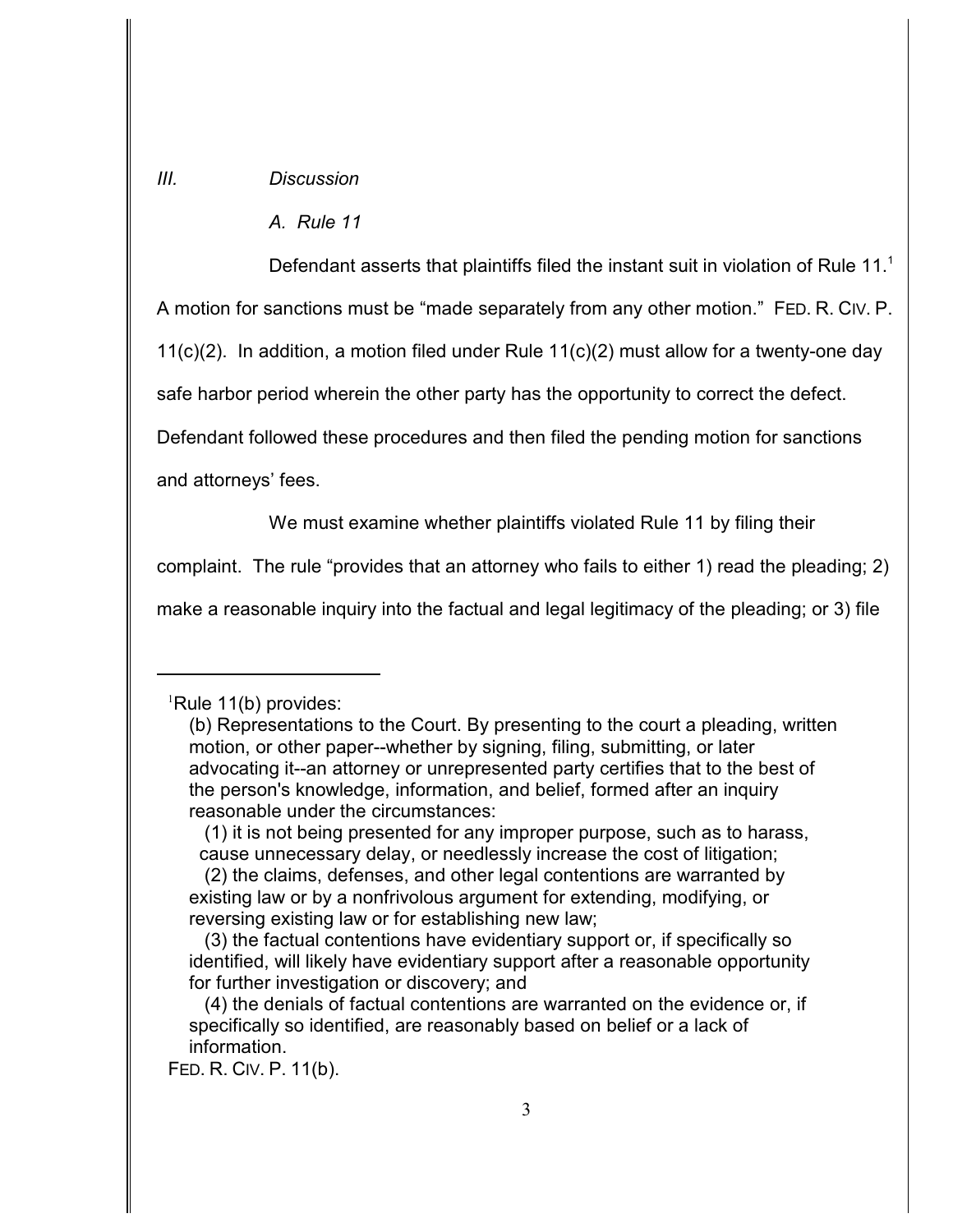the pleading only for a proper purpose, shall be sanctioned." *Simmerman v. Corino*, 27 F.3d 58, 62 (3d Cir. 1994). The standard for examining conduct is what was "objectively reasonable under the circumstances." *Id.* To meet this standard, counsel "must conduct 'a reasonable investigation of the facts and a normally competent level of legal research to support the presentation.'" *Id.* (citation omitted). Sanctions are appropriate "where a claim or motion is patently unmeritorious or frivolous." *Doering v. Union County Bd. of Chosen Freeholders*, 857 F.2d 191, 194 (3d Cir. 1998).

Defendant argues that plaintiffs' complaint was time-barred and lacked merit. Plaintiffs claim that they learned of the facts supporting their suit only after conducting discovery in the Kontz action. Plaintiffs allege that they could not have reasonably discovered defendant's identity during the statutory period because it was not revealed until depositions in the Kontz case were taken on May 9, 2011. Plaintiffs argue that these circumstances tolled the statute of limitations. Given these facts, we do not find plaintiffs' claims to be unmeritorious or frivolous and are not persuaded that sanctions under Rule 11 are warranted.

*B. Section 1927*

Defendant also argues that sanctions are appropriate under § 1927, which provides that an attorney who "multiplies the proceedings in any case unreasonably and vexatiously may be required by the court to satisfy personally the excess costs, expenses, and attorneys' fees reasonably incurred because of such conduct." Plaintiffs' filing of a second lawsuit may multiply proceedings and increase the cost of litigation, but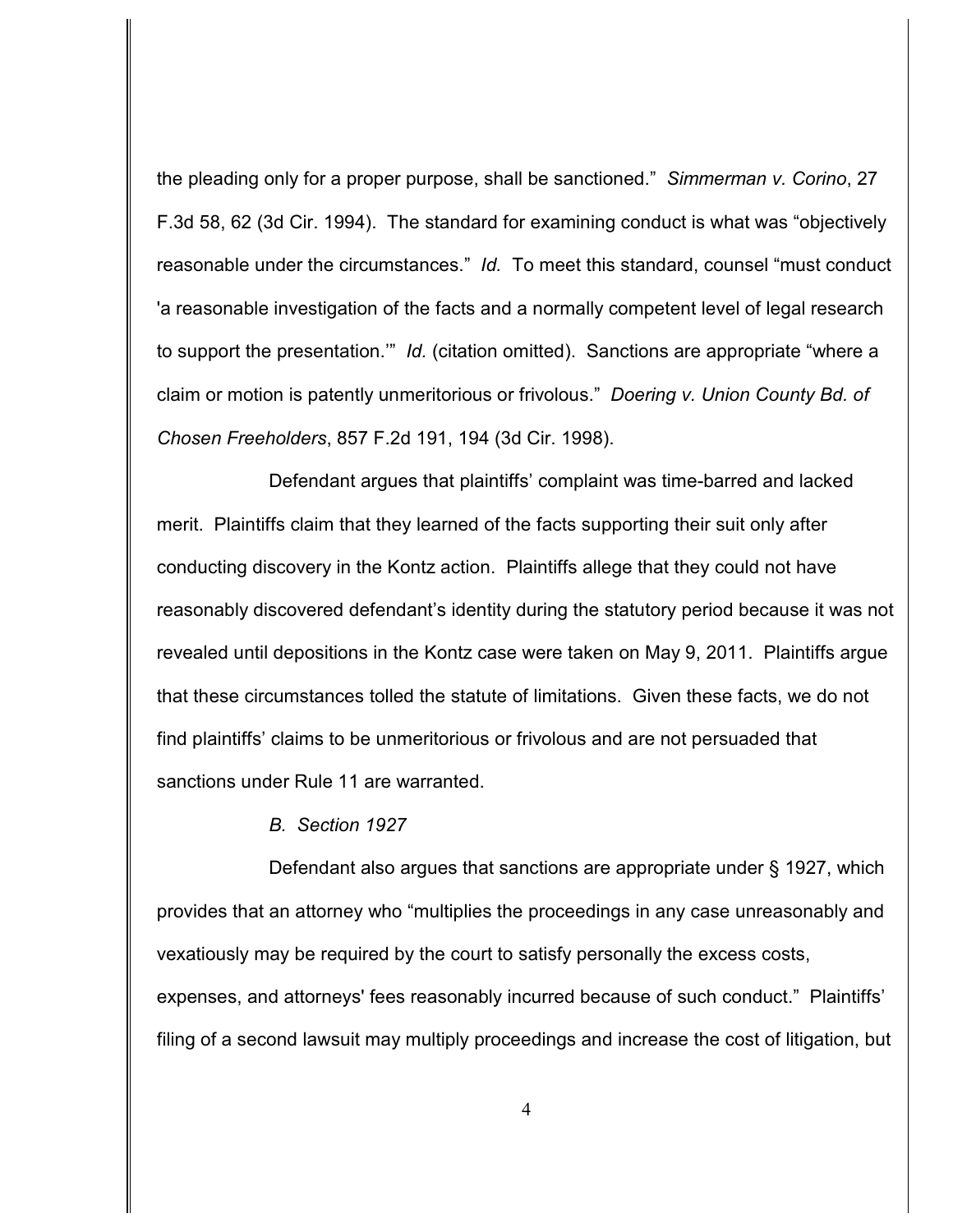given plaintiffs' lack of knowledge of the facts as to Foresman's involvement in their claim we do not find their actions in filing the suit to be unreasonable, vexatious, in bad faith, or to involve intentional misconduct, and sanctions are not appropriate under § 1927.

*IV. Conclusion*

Defendant's motion for sanctions and attorneys' fees will be denied. We will issue an appropriate order.

> /s/William W. Caldwell William W. Caldwell United States District Judge